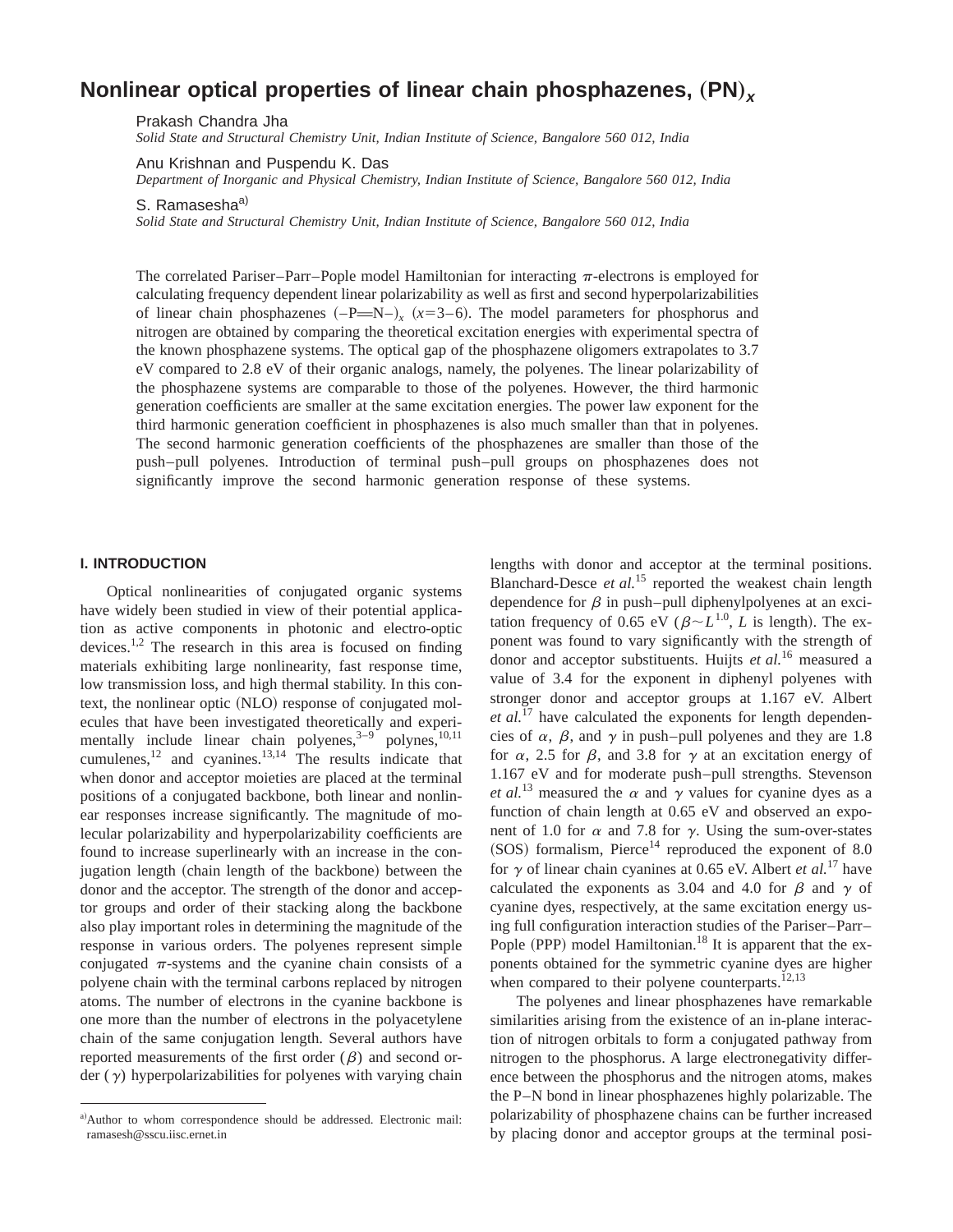

tions. Previous reports on phosphazenes have discussed the participation of *d*-orbitals along with  $p_{\pi}$ -orbitals on nitrogen in bonding. Bonding in these systems can be qualitatively described as occurring through a  $d_{\pi}$ – $p_{\pi}$  delocalization. Paddock and co-workers<sup>19</sup> have suggested that the nitrogen atom is  $sp^2$  hybridized and the phosphorus atom is  $sp^3$  hybridized in the  $(-P = N)$ , chain. Out of the three  $sp^2$  hybridized orbitals on the nitrogen atom two of them are utilized for  $\sigma$ -bonding with the substituents and the third has a pair of nonbonding electrons, thus leaving a lone electron in the unhybridized  $p_z$  orbital available for  $\pi$  bonding. On the other hand,  $4 s p<sup>3</sup>$  hybridized orbitals on the phosphorus atom are involved in  $\sigma$  bonds, leaving a lone electron in the  $d$ orbital for  $\pi$  bonding. The  $sp^3$  electron can now either interact with the lone electron on nitrogen through its  $d_{xy}$  or  $d_{x^2-y^2}$  orbitals to form an in plane  $\pi$ -bonded network. Dewar and co-workers<sup>20</sup> have suggested the formation of a three center bond around each phosphorus. It has also been conjectured that the  $\pi$ -bonding is indeed a backbonding between the lone pair on the nitrogen and the  $\sigma^*$  orbital of the  $N-P$  bond.<sup>21</sup>

It is of interest to note that there exists no evidence either by experiments or theory to prove or disprove the above modes of bonding in linear (PN)<sub>x</sub> systems. However, what is clear is that each of the nitrogen and phosphorus atoms contribute one orbital towards the conjugation backbone. Based on the rudimentary picture of bonding, it is reasonable to assume that the number of electrons in the conjugated backbone equals the total number of nitrogen and phosphorus atoms forming the backbone. Thus, phosphazenes could be considered as the inorganic analogs of polyenes. This similarity has prompted our investigation of the linear and nonlinear optical properties of phosphazenes.

In this paper, we have used the PPP Hamiltonian and have calculated the exact dynamic linear and nonlinear optic coefficients of  $(PN)_r$ , where *x* varies from 3 to 6. Although a  $\pi$ -electron Hamiltonian is used explicitly in the calculations, the phosphorus *d*-orbital has been taken into consideration by the method of parameterization. This involves finding the values for phosphorus and nitrogen parameters to be used in



FIG. 1. Optical gap vs inverse system size for  $(PN)_x$  systems. FIG. 2. Transition dipole moment for unsubstituted  $(PN)_x$  chains vs inverse system size.

the PPP Hamiltonian. This is achieved by scanning a large set of reasonable parameters and choosing the set that best reproduces the experimental spectra known for similar phosphine-imine systems. Essentially the *d*-orbital contribution in the polarizability has been taken into consideration in a manner similar to that adopted for any semiempirical parameterization procedure. In this paper, the dynamic NLO coefficients  $\alpha$ ,  $\beta$ , and  $\gamma$  for the linear phosphazenes were calculated at excitation energies of 0.65 and 1.167 eV by employing the correction vector  $(CV)$  method and using a properly parametrized PPP Hamiltonian. The effect of push– pull groups on the dynamic optic response coefficients were also obtained. In the next section, we give a brief outline of the PPP model and the methodology employed by us. This will be followed by a section dealing with results and discussion.

## **II. METHODOLOGY**

The PPP model Hamiltonian which takes into account explicit electron–electron interactions in a parametrized fashion has been discussed in detail in earlier papers,  $22,23$  and only a brief presentation will be made here. The Hamiltonian in second-quantized notation is given by

$$
\hat{H} = \hat{H}_0 + \hat{H}_{\text{int}},
$$
\n
$$
\hat{H}_0 = \sum_i \epsilon_i \hat{n}_i + \sum_{\langle ij \rangle, \sigma} t_{ij} (\hat{a}_{i\sigma}^\dagger \hat{a}_{j\sigma} + \hat{a}_{j\sigma}^\dagger \hat{a}_{i\sigma}),
$$
\n
$$
\hat{H}_{\text{int}} = \sum_i \frac{U_i}{2} \hat{n}_i (\hat{n}_i - 1) + \sum_{i,j} V_{ij} (\hat{n}_i - z_i) (\hat{n}_j - z_j),
$$
\n(1)

where  $\hat{a}^{\dagger}_{i\sigma}$  ( $\hat{a}_{i\sigma}$ ) creates (annihilates) an electron with spin  $\sigma$ in the orbital involved in conjugation at site  $i$ ,  $\epsilon$ <sub>i</sub> is the orbital energy of the orbital involved in conjugation at site  $i, t_{ij}$ , the transfer integral or the Hückel resonance integral between the bonded sites  $i$  and  $j$ , and  $U_i$  is the on-site correlation energy of the orbital at site *i*. The interorbital or intersite electron repulsion parameter  $V_{ij}$  is given by the Ohno parameterization,<sup>24</sup>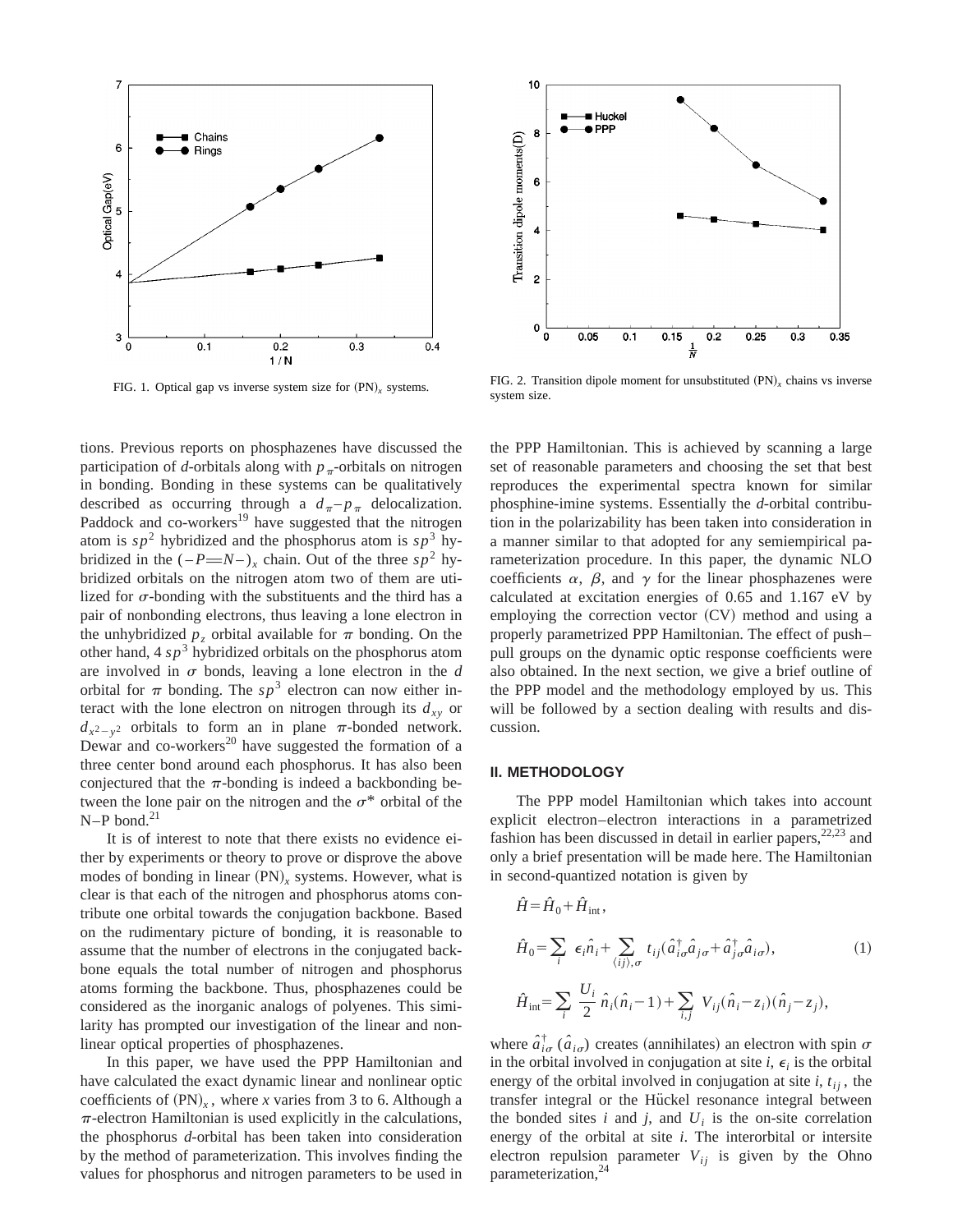TABLE I. The different components of the linear polarizability  $\alpha$  (in a.u.) at two different excitation frequencies 0.65 and 1.167 eV for phosphazenes. Values in parentheses correspond to polyenes and are presented for comparison (1 a.u. =  $1.48 \times 10^{-23}$  esu).

| N  | $\hbar \omega$ (eV) | $\alpha_{xx}$ | $\alpha_{xy}$ | $\alpha_{vv}$ |
|----|---------------------|---------------|---------------|---------------|
| 6  | 0.65                | 84.07(85.33)  | 35.93(25.78)  | 19.15(13.48)  |
|    | 1.167               | 87.96(88.62)  | 37.55(26.73)  | 18.68(13.82)  |
| 8  | 0.65                | 125.28(139.5) | 50.67(36.75)  | 26.44(18.48)  |
|    | 1.167               | 87.96(88.62)  | 37.55(26.73)  | 18.68(13.82)  |
| 10 | 0.65                | 168.9(201.8)  | 65.61(48.51)  | 33.76(23.60)  |
|    | 1.167               | 178.2(212.9)  | 69.12(51.00)  | 35.22(24.32)  |
| 12 | 0.65                | 214.3(270.2)  | 80.62(60.86)  | 41.07(28.81)  |
|    | 1.167               | 226.6(286.9)  | 85.15(64.36)  | 42.90(29.76)  |

$$
V_{ij} = 14.397 \left[ \left( \frac{28.794}{U_i + U_j} \right)^2 + r_{i,j}^2 \right]^{-(1/2)},
$$
 (2)

where the distances  $R_{ij}$  are in  $\dot{A}$ , the energies  $U_i$ ,  $V_{ij}$  are in  $eV$  and  $z_i$  is the local chemical potential of the orbital given by the number of electrons contributed by the orbital *i* to the conjugation backbone. While all these parameters are well parametrized for carbon and nitrogen, for other atoms they have not been determined. Parameterization was carried out for nitrogen<sup>17</sup> while treating the cyanine dyes in the past. In the cyanine dyes, the terminal nitrogen atoms contribute a pair of electrons to conjugation and their parameters have been optimized to site energy,  $\epsilon_N = -18.43$  eV and on-site correlation energy,  $U_N$ =15 eV relative to the carbon values of 0.0 and 11.26 eV, respectively.<sup>22</sup> The larger  $U_N$  value reflects the more compact *p*-orbital in nitrogen and the large negative value of  $\epsilon_N$  leads to near double occupancy of the nitrogen orbital. The nitrogen parameters when its orbital involved in conjugation is contributing just one electron has been optimized to  $\epsilon_N = -2.96$  eV and  $U_N = 12.34$  eV, once again relative to carbon parameters. the accepted value of the transfer integral for the C–C bond for a bond distance of 1.397 Å is 2.4 eV. The nitrogen parameters in phosphazenes will be different as they will be determined relative to phosphorus than to carbon as  $(PN)_x$  does not have any carbon atoms in the conjugation path.

The PPP Hamiltonian considers only one active orbital per site, namely, the  $\pi$  orbitals on the site. This approximation is valid when the  $\sigma$  and  $\pi$  excitation are well separated energetically. This appears to be the case in long conjugated oligomers. Restricting to only one orbital per site has the advantage that the full configuration interaction  $(CI)$  space is large but manageable even for fairly large molecules. The Hamiltonian matrix in this space is also rather sparse and hence routinely allows accessing several low-lying states for full CI space of a few million configurations. For a given molecule, an *ab initio* calculation within a restricted CI space gives quite reliable excitation spectrum. However, while studying oligomers of different sizes to obtain information of the excitation spectrum in the polymer limit, the restricted CI *ab initio* calculations have the disadvantage of not preserving size consistency. In this regard, modeling polymers using a properly parametrized PPP model within full CI scheme is known to lead to proper description of the polymer limit.<sup>25</sup>

Various theoretical methods used for calculating the nonlinear coefficients include the finite field method  $(FFM)$ , <sup>26</sup> the sum-over-states method  $(SOS),^{27}$  and the CV method.<sup>28</sup> In the FFM method, an external electric field is applied and the associated change in the total energy or dipole moment are computed. From these changes obtained at various field strengths, the linear and nonlinear optic coefficients are calculated as appropriate derivatives. The NLO coefficients thus obtained are static while other methods can yield dynamic coefficients. In the SOS method, energies of several (about 30 or more) low-lying excited states and transition moments among these states are computed for the Hamiltonian of the system. Using these quantities, explicit perturbation summations for each coefficient are performed at desired frequencies. In this method the number of excited states retained is arbitrary. The assumption is that the sums are well behaved and convergence would be achieved with as few as 10–30 low-lying excited states even though the dimension of the configuration space is much larger (in millions or more).

TABLE II. The different components of the linear polarizability  $\alpha$  (in a.u., 1 a.u. = 1.48×10<sup>-23</sup> esu) at two different frequencies 0.65 and 1.167 eV for push–pull phosphazenes. Values in parentheses correspond to push–pull polyenes and are presented for comparison.

| N  | $\hbar \omega$ (eV) | $\alpha_{xx}$ | $\alpha_{xy}$ | $\alpha_{vv}$ |
|----|---------------------|---------------|---------------|---------------|
| 6  | 0.65                | 81.64(87.72)  | 33.90(26.30)  | 18.03(13.73)  |
|    | 1.167               | 85.55(91.22)  | 35.41(27.30)  | 18.68(14.09)  |
| 8  | 0.65                | 122.2(142.7)  | 49.03(37.33)  | 25.49(18.73)  |
|    | 1.167               | 128.5(149.6)  | 51.46(39.04)  | 26.52(19.28)  |
| 10 | 0.65                | 165.0(205.6)  | 64.22(49.14)  | 32.93(23.86)  |
|    | 1.167               | 174.1(217.2)  | 67.63(51.72)  | 34.33(24.61)  |
| 12 | 0.65                | 209.7(274.5)  | 79.39(61.53)  | 40.31(29.07)  |
|    | 1.167               | 221.8(291.8)  | 83.82(65.12)  | 42.09(30.04)  |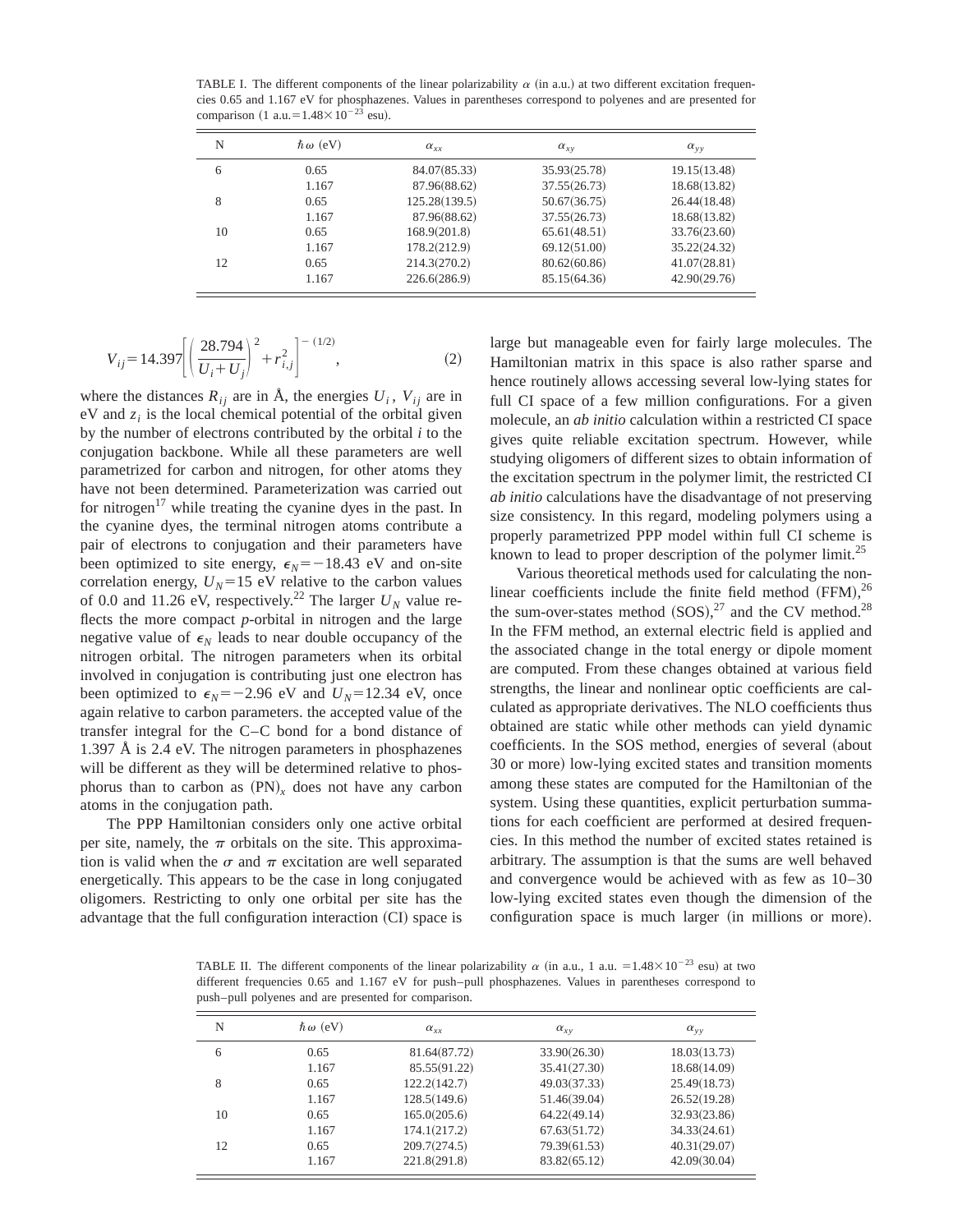TABLE III. The different components of the first hyperpolarizability  $\beta$  (in a.u, 1 a.u.=8.637×10<sup>-32</sup> esu) for various linear (PN)<sub>*x*</sub> systems, at  $\epsilon_{\rm P}$ =0.0 eV and  $\epsilon$ <sub>N</sub>=-5.8 eV.

| N  | $\hbar \omega$ (eV) | $\beta_{xxx}$ | $\beta_{xxy}$ | $\beta_{xyy}$ | $\bm{\beta}_{\text{yxx}}$ | $\pmb{\beta}_{\text{yxy}}$ | $\beta_{\rm yy}$ |
|----|---------------------|---------------|---------------|---------------|---------------------------|----------------------------|------------------|
| 6  | 0.65                | 2.43          | 3.98          | 6.03          | 2.91                      | 5.72                       | 3.46             |
|    | 1.167               | $-20.50$      | 4.19          | 8.27          | $-2.07$                   | 6.65                       | 4.58             |
| 8  | 0.65                | 29.80         | $-14.00$      | $-0.24$       | $-14.17$                  | $-0.66$                    | 1.44             |
|    | 1.167               | $-0.88$       | $-21.07$      | $-0.19$       | $-24.11$                  | $-2.47$                    | 1.82             |
| 10 | 0.65                | 94.26         | $-39.67$      | $-10.38$      | $-37.44$                  | $-10.79$                   | $-1.93$          |
|    | 1.167               | 77.49         | $-57.31$      | $-14.62$      | $-49.03$                  | $-16.90$                   | $-3.04$          |
| 12 | 0.65                | 190.7         | $-70.58$      | $-23.11$      | $-64.67$                  | $-23.40$                   | $-6.17$          |
|    | 1.167               | $-209.6$      | 101.2         | 33.28         | 74.30                     | 34.80                      | 9.30             |

However, such summations lead to uncontrolled errors in the optic coefficients.7 Morley *et al.*<sup>8</sup> have achieved convergence within the first 50 states of polyenes. On the other hand, Docherty and co-workers<sup>29</sup> have shown that convergence could not be achieved in the case of 4,4'-*N*,*N*-dimethyl amino nitrostilbene. While in the SOS scheme, it can be claimed that the parametrization of the model Hamiltonian somehow includes the effects of higher order excitations and therefore it is inappropriate to include higher excitations, there is no convincing physical basis for this argument and it is largely an article of faith.

In order to extrapolate the NLO properties of oligomers of different sizes to the polymer limit and also to obtain information such as system size dependence of the NLO coefficients, it is necessary to compute model exact or full CI NLO properties of the system as described by the model Hamiltonian. Full CI NLO properties can indeed be obtained by employing the correction vector  $(CV)$  technique. The CV method, being equivalent to a full SOS method in the chosen model space, also completely avoids the problem of convergence inherent in the truncated SOS method. In the CV method, without resorting to explicitly solving for the excited states and the corresponding transition dipoles, we obtain the NLO coefficients from the correction vectors which are obtained by solving inhomogeneous linear algebraic equations. It involves solving for the vectors  $\phi_i^{(1)}(\omega_1)$  and  $\phi_{ij}^{(2)}(\omega_1, \omega_2)$  which are defined by

$$
(\mathbf{H} - E_G + \hbar \,\omega_1 + i\Gamma) \phi_i^{(1)}(\omega_1) = \tilde{\mu}_i |G\rangle,\tag{3}
$$

$$
(\mathbf{H} - E_G + \hbar \,\omega_2 + i\Gamma) \phi_{ij}^{(2)}(\omega_1, \omega_2) = \tilde{\mu}_j \phi_i^{(1)}(\omega_1),\tag{4}
$$

where **H** is the Hamiltonian matrix in the chosen many-body basis,  $E_G$  is the ground state energy,  $\omega_1, \omega_2$  are the frequencies, and  $\hat{\mu}_i$  is the *i*th component of the dipole displacement operator,  $\tilde{\mu}_i = \hat{\mu}_i - \langle G | \hat{\mu}_i | G \rangle$  and  $\Gamma$  is the average lifetime of the excited states. It can be shown that  $\phi_i^{(1)}(\omega_1)$  and  $\phi_{ij}^{(2)}(\omega_1,\omega_2)$  expressed in the basis of the eigenstates of the Hamiltonian  $|R\rangle$  are given by

$$
\phi_i^{(1)}(\omega_1) = \sum_R \frac{\langle R|\tilde{\mu}_i|G\rangle}{E_R - E_G + \hbar \omega_1 + i\Gamma} |R\rangle, \tag{5}
$$

TABLE IV. The SHG coefficients (in a.u., 1 a.u.=8.637×10<sup>-32</sup> esu) of the substituted linear (PN), system at excitation frequencies 0.65 and 1.167 eV. The values in parentheses are obtained from a two state model.

| N  | $\hbar \omega$ (eV) | $\beta_{xxx}$ | $\beta_{xxy}$ | $\beta_{xyy}$ | $\beta_{yxx}$ | $\beta_{yxy}$ | $\beta_{\rm yy}$ |
|----|---------------------|---------------|---------------|---------------|---------------|---------------|------------------|
| 6  | 0.65                | $-29.08$      | 37.17         | 21.25         | 33.51         | 20.76         | 9.98             |
|    |                     | $(-354.73)$   | $(-69.74)$    | $(-9.59)$     | $(-75.95)$    | $(-11.48)$    | (0.05)           |
|    | 1.167               | $-94.12$      | 46.65         | 28.69         | 25.63         | 25.92         | 13.02            |
|    |                     | $(-532.17)$   | $(-97.74)$    | $(-10.19)$    | $(-127.72)$   | $(-19.32)$    | (0.07)           |
| 8  | 0.65                | $-20.45$      | 24.81         | 18.72         | 21.04         | 18.00         | 9.54             |
|    |                     | $(-748.70)$   | $(-164.90)$   | $(-27.34)$    | $(-178.11)$   | $(-31.69)$    | $(-1.53)$        |
|    | 1.167               | $-113.1$      | 27.62         | 25.49         | 3.95          | 21.37         | 12.53            |
|    |                     | $(-1118.86)$  | $(-231.82)$   | $(-31.21)$    | $(-295.42)$   | $(-52.18)$    | $(-2.29)$        |
| 10 | 0.65                | 36.01         | 2.72          | 10.62         | 0.84          | 9.84          | 6.99             |
|    |                     | $(-1148.72)$  | $(-275.14)$   | $(-52.94)$    | $(-294.23)$   | $(-59.54)$    | $(-6.00)$        |
|    | 1.167               | $-46.92$      | $-4.28$       | 13.97         | $-19.06$      | 9.47          | 8.88             |
|    |                     | $(-1690.70)$  | $(-384.13)$   | $(-63.52)$    | $(-474.71)$   | $(-94.83)$    | $(-8.83)$        |
| 12 | 0.65                | $-126.6$      | 25.40         | 0.9088        | 23.96         | 1.61          | $-3.18$          |
|    |                     | $(-1297.01)$  | $(-331.50)$   | $(-73.08)$    | $(-350.48)$   | $(-79.73)$    | $(-12.85)$       |
|    | 1.167               | $-77.79$      | 44.19         | 2.85          | 42.03         | 6.90          | $-3.27$          |
|    |                     | $(-1896.03)$  | $(-464.04)$   | $(-92.43)$    | $(-553.46)$   | $(-123.76)$   | $(-18.78)$       |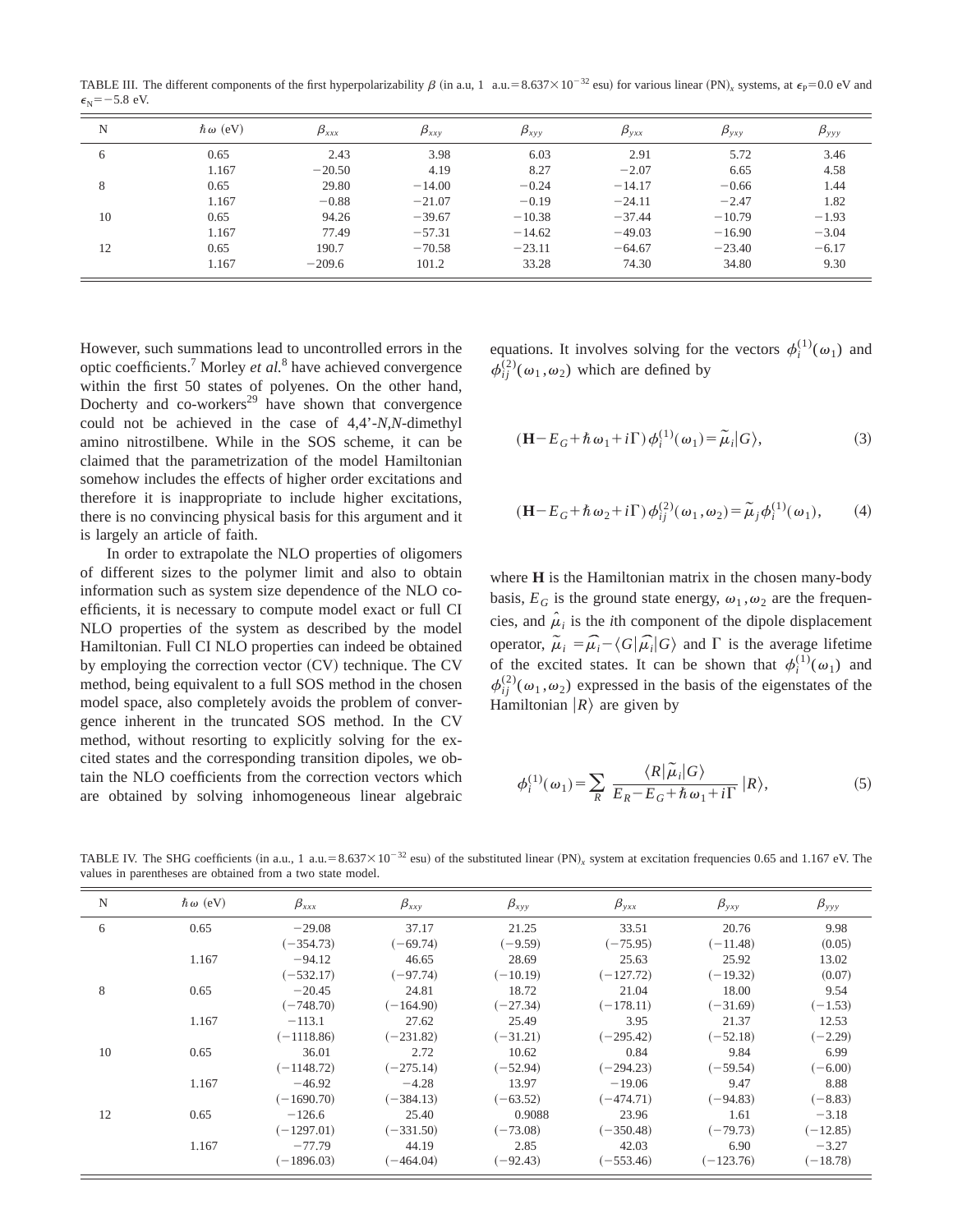TABLE V. The SHG coefficients (in a.u., 1 a.u.=8.637×10<sup>-32</sup> esu) of the substituted linear CH<sub>X</sub> system at excitation frequencies 0.65 and 1.167 eV. The values in parentheses are from a two state model.

| N  | $\hbar \omega$ (eV) | $\beta_{xxx}$ | $\beta_{xxy}$ | $\beta_{xyy}$ | $\beta_{yxx}$ | $\beta_{yxy}$ | $\beta_{\rm yy}$ |
|----|---------------------|---------------|---------------|---------------|---------------|---------------|------------------|
| 6  | 0.65                | 106.60        | 10.19         | 7.14          | 10.93         | 7.10          | 2.63             |
|    |                     | (209.42)      | (40.64)       | (6.45)        | (42.37)       | (6.93)        | (0.59)           |
|    | 1.167               | 140.61        | 14.50         | 9.38          | 17.60         | 9.25          | 3.49             |
|    |                     | (260.64)      | (49.00)       | (7.15)        | (55.93)       | (9.07)        | (0.73)           |
| 8  | 0.65                | 221.75        | 15.26         | 10.30         | 17.20         | 10.25         | 3.45             |
|    |                     | (409.92)      | (74.72)       | (12.31)       | (77.50)       | (12.98)       | (1.78)           |
|    | 1.167               | 315.35        | 22.97         | 14.19         | 32.00         | 14.14         | 4.83             |
|    |                     | (539.79)      | (95.68)       | (14.92)       | (107.48)      | (17.74)       | (2.35)           |
| 10 | 0.65                | 369.05        | 20.72         | 13.06         | 24.42         | 13.03         | 4.12             |
|    |                     | (681.28)      | (112.68)      | (16.97)       | (117.33)      | (17.97)       | (2.30)           |
|    | 1.167               | 564.50        | 32.24         | 18.73         | 51.25         | 19.03         | 6.07             |
|    |                     | (945.15)      | (151.54)      | (21.49)       | (172.34)      | (25.96)       | (3.20)           |
| 12 | 0.65                | 533.01        | 26.47         | 15.39         | 32.31         | 15.37         | 4.66             |
|    |                     | (1001.12)     | (151.54)      | (20.64)       | (151.88)      | (22.10)       | (2.50)           |
|    | 1.167               | 872.81        | 41.83         | 22.71         | 74.70         | 23.67         | 7.18             |
|    |                     | (1456.44)     | (212.55)      | (26.87)       | (246.97)      | (33.73)       | (3.63)           |

$$
\phi_{ij}^{(2)}(\omega_1, \omega_2) = \sum_{S} \sum_{R} \frac{\langle S | \tilde{\mu}_j | R \rangle \langle R | \tilde{\mu}_i | G \rangle}{(E_R - E_G + \hbar \omega_1 + i\Gamma)(E_S - E_G + \hbar \omega_2 + i\Gamma)} | S \rangle.
$$
\n(6)

Therefore the  $\phi_i^{(1)}(\omega_1)$  and  $\phi_{ij}^{(2)}(\omega_1,\omega_2)$  can be readily used to compute linear and nonlinear frequency dependent polarizabilities within the PPP model. The NLO coefficients in

terms of these correction vectors are given by  
\n
$$
\alpha_{ij}(\omega) = (\langle \phi_i^{(1)}(\omega) | \hat{\mu_j} | G \rangle + \langle \phi_i^{(1)}(-\omega) | \hat{\mu_j} | G \rangle), \tag{7}
$$

$$
\beta_{ijk}(\omega_1, \omega_2) = \hat{P}_{ijk}(\langle \phi_i^{(1)}(-\omega_1 - \omega_2)|\hat{\mu_j}|\phi_k^{(1)}(-\omega_2)\rangle), \quad (8)
$$

$$
\gamma_{ijkl}(\omega_1, \omega_2, \omega_3) = \hat{P}_{ijkl}(\langle \phi_i^{(1)}(-\omega_1 - \omega_2 - \omega_3) | \times \hat{\mu}_j | \phi_{kl}^{(2)}(-\omega_1 - \omega_2, -\omega_1) \rangle), \tag{9}
$$

where the operators  $\hat{P}_{ijk}$  and  $\hat{P}_{ijkl}$  generate all permutations:  $(-\omega_{\sigma}, i)$ ,  $(\omega_1, j)$ ,  $(\omega_2, k)$  and  $(-\omega_{\sigma}, i)$ ,  $(\omega_1, j)$ ,  $(\omega_2, k)$ ,  $(\omega_3, l)$  leading to six terms for  $\beta$  (with  $\omega_{\sigma} = \omega_1 + \omega_2$ ) and 24



FIG. 3. Log-log plot of  $\beta_{xxx}$  vs system size, N, at two different excitation energies, 0.65 eV and 1.167 eV for push–pull polyenes.

terms for  $\gamma$  (with  $\omega_{\sigma} = \omega_1 + \omega_2 + \omega_3$ ), respectively. The optic coefficients so computed are exact within the Hilbert space chosen for the Hamiltonian. This is because the correction vectors implicitly incorporate all the excited states of the Hamiltonian in the configuration space in which it is defined. If the Hamiltonian spans a finite dimensional Hilbert space, as in the PPP models, we can get model exact optic coefficients. The linear algebraic equations that result, when Eqs.  $(3)$  and  $(4)$  are cast in the matrix form, can be solved efficiently by using a small matrix algorithm.30

## **III. COMPUTATIONAL PROCEDURE**

The parameters for the PPP calculation on carbon and nitrogen systems have been optimized in the past.<sup>17,22</sup> How-



FIG. 4. Log-log plot of  $\beta_{xxx}$  vs system size, N, at 0.65 eV for the unsubstituted (PN)<sub>*x*</sub> chains.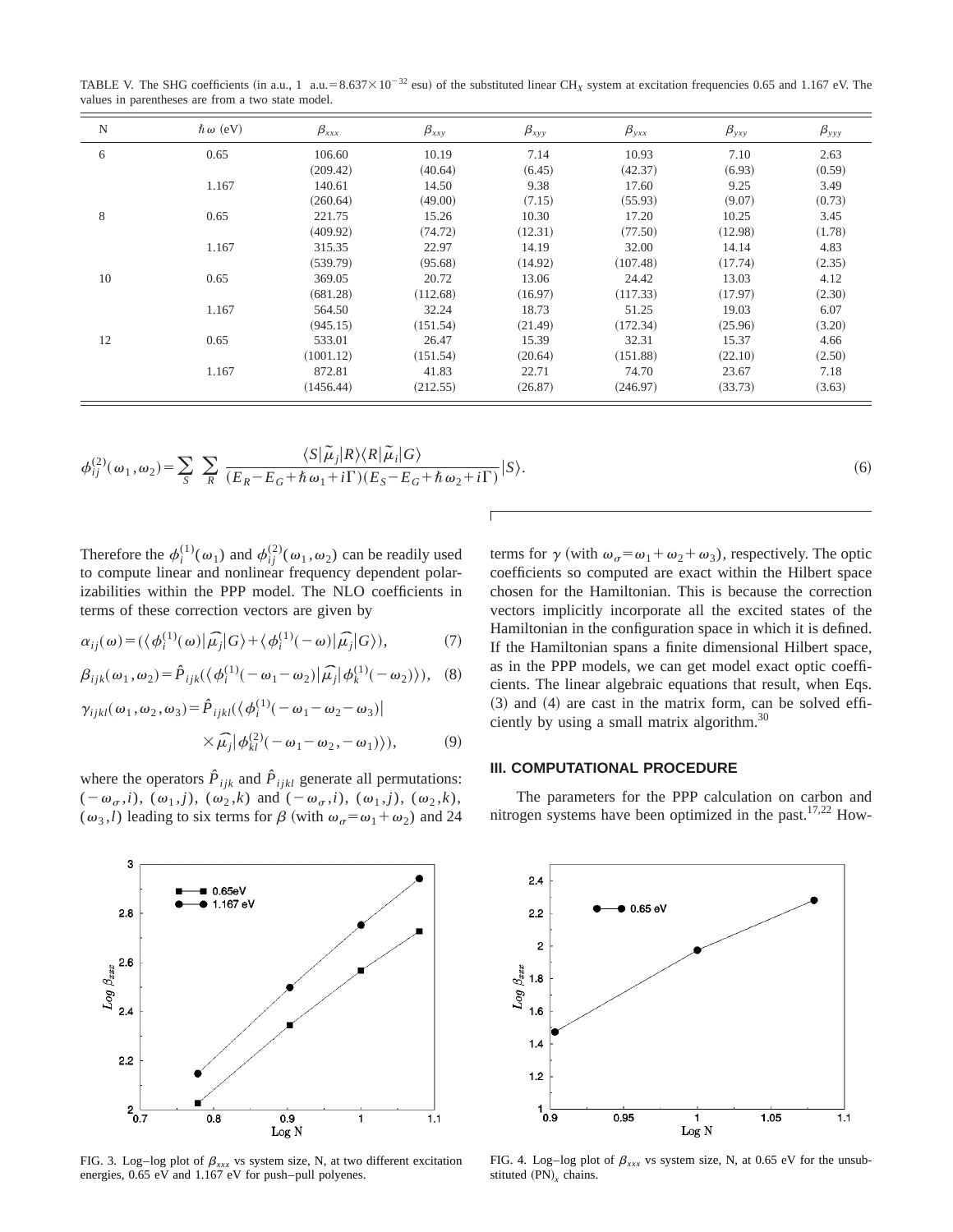

FIG. 5. Dispersion plot of the  $(PN)_5$  chain for  $\beta_{xxx}$ .

ever, standard PPP parameters for phosphorus is not known. Therefore, before embarking on NLO calculations on linear phosphazenes, parameterization for phosphorus had to be carried out. The parameters required are: transfer integral for the P–N bonds,  $t$ , the on-site correlation energy,  $U<sub>P</sub>$  for phosphorus, the P–N single and double bond lengths and the site or orbital energies  $\epsilon_p$  for phosphorus relative to nitrogen. To determine the PPP parameters for phosphorus, we need electronic spectra and the associated optical data on a well defined system consisting of phosphorus and nitrogen atoms in conjugation. The cyclic trimer  $(PN)_3$  is such a system whose electronic spectra has been studied in some detail. The system has an experimentally determined uniform phosphorus– nitrogen bond lengths of  $1.62 \text{ Å}^{31,32}$  The on-site correlation energy were taken as 11.64 eV for P and 14.12 eV for N as suggested by Flurry.<sup>33</sup> The lower on-site correlation energy for phosphorus compared to that for nitrogen reflects the more diffused nature of the valence orbital in the former. The parameters that were varied were the transfer integral of the N–P bond and the site energies on the nitrogen and phosphorus atoms. The site energy  $\epsilon_p$  on P is taken as zero and provides a reference for the site energy of nitrogen. Since phosphorus is more electropositive than nitrogen, the nitro-



FIG. 7. Log–log plot of  $\gamma_{xxxx}$  vs system size, N, at two different frequencies for push–pull  $(PN)_x$  systems.

gen site energy is allowed to take only negative values. The transfer integral was varied between 1.6 and 2.0 eV.

Properties of all the states were obtained for each parameter set and they included dipole moments, transition dipole moments amongst the low-lying states. The optical gaps  $(E_g)$ defined as the energy gap from the ground state to the state to which the transition dipole is appreciable, were obtained for comparison with experiments. The set of parameters which reproduced the best optical gap, when compared with experiments<sup>34,35</sup> was chosen for all further calculations. The reported absorption spectrum of tricyclophosphazene has an absorption maxima at 217 nm. One set of parameters produced doubly degenerate excited states at 218 nm with the largest magnitude of the transition dipole moment from the ground state to any of the excited states. There is another doubly degenerate excited state at 198 nm whose intensity is  $\sim$  70% of the intensity of the transition at 217 nm. This, however has not been reported in the literature since most UV–visible measurements usually stop at about 200 nm. The parameters which produced the above excitation gaps in agreement with experiment are  $\epsilon_N = -5.8$  eV and  $\epsilon_P = 0.0$ eV for the nitrogen and phosphorus atoms respectively. The



FIG. 6. Log-log plot of  $\gamma_{xxxx}$  vs system size, N, at two different frequencies for push–pull polyenes.



FIG. 8. Dispersion plot of  $(PN)_5$  for  $\gamma_{xxxx}$ .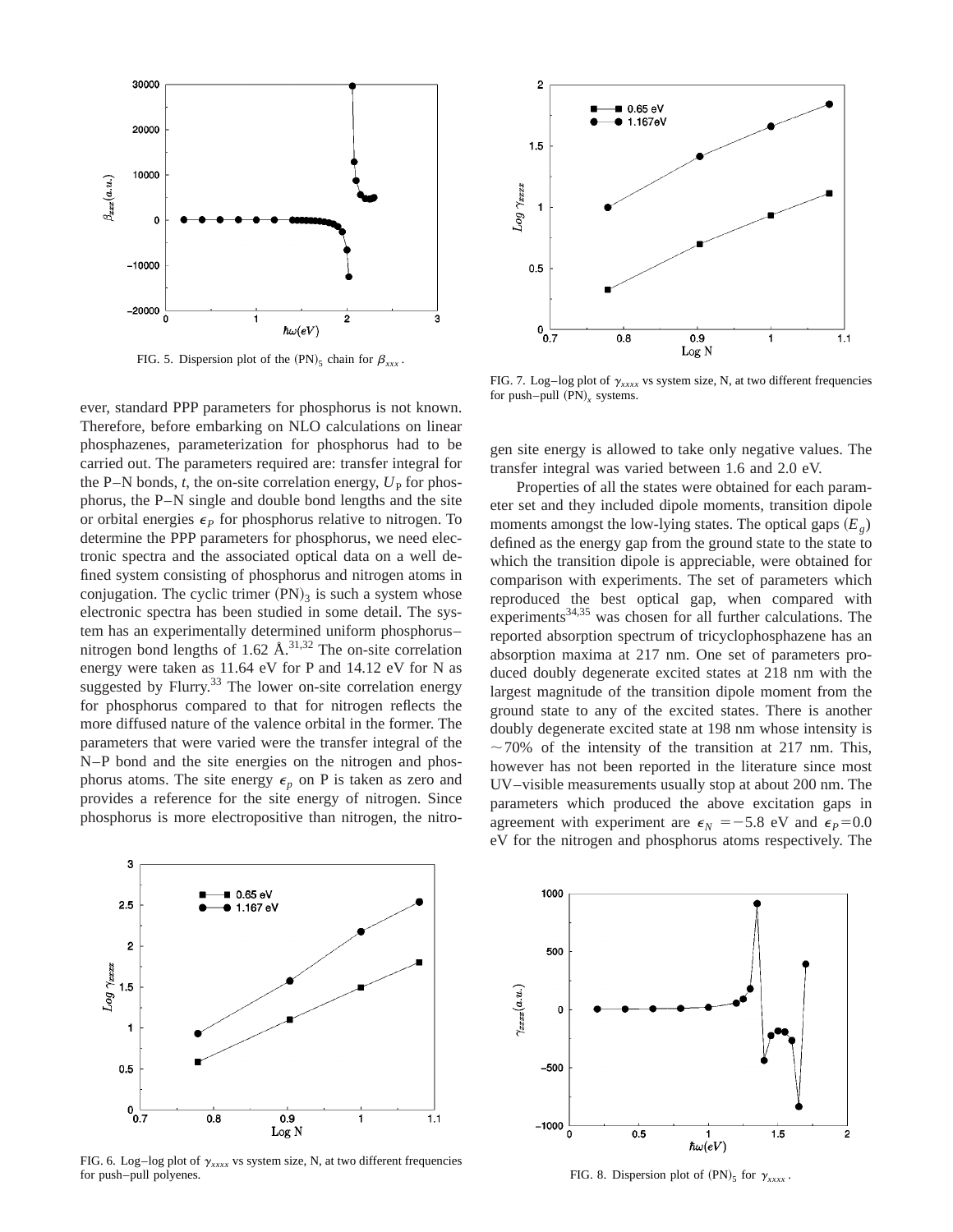TABLE VI. Tumbling averaged SHG coefficients (in a.u., 1 a.u.=8.637×10<sup>-32</sup> esu) and THG coefficients (in 10<sup>3</sup> a.u., 1 a.u.=5.037×10<sup>-40</sup> esu) of push–pull phosphazenes and push–pull polyenes. A corresponds to the electron pushing group at the P terminal and electron pulling group at the N terminal. B corresponds to the electron pulling group at the P terminal and electron pushing group at the N terminal. C corresponds to push–pull polyenes. In all cases the magnitude of push (pull) corresponds to the site energy of  $-1$  (+1) eV, relative to unsubstituted system. At every system size, the numbers in the first line correspond to an excitation energy of 0.65 eV and those on the second line correspond to an excitation energy of 1.167 eV.

|    | А              |                         |                        |                | B                       |                   |                | C                       |          |  |
|----|----------------|-------------------------|------------------------|----------------|-------------------------|-------------------|----------------|-------------------------|----------|--|
| N  | $\beta_x^{av}$ | $\beta_{v}^{\text{av}}$ | $\gamma^{\mathrm{av}}$ | $\beta_x^{av}$ | $\beta_{y}^{\text{av}}$ | $\gamma^{\rm av}$ | $\beta_x^{av}$ | $\beta_{v}^{\text{av}}$ | $v^{av}$ |  |
| 6  | $-8.159$       | 45.93                   | 0.7360                 | $-18.58$       | $-41.89$                | 0.0212            | 113.7          | 13.07                   | 0.8861   |  |
|    | $(-67.27)$     | (52.66)                 | (7.201)                | $(-32.98)$     | $(-52.40)$              | (0.3907)          | (149.9)        | (19.02)                 | (1.828)  |  |
| 8  | $-2.199$       | 33.09                   | 1.381                  | 16.40          | $-68.90$                | 0.3404            | 232.0          | 19.36                   | 2.952    |  |
|    | $(-90.37)$     | (32.26)                 | (14.81)                | (5.365)        | $(-34.79)$              | (1.855)           | (329.5)        | (30.81)                 | (7.931)  |  |
| 10 | 46.12          | 9.084                   | 1.908                  | 81.39          | $-101.9$                | 0.8759            | 382.1          | 26.08                   | 7.182    |  |
|    | $(-35.95)$     | $(-0.3316)$             | (17.93)                | (88.30)        | $(-130.9)$              | (4.559)           | (583.4)        | (44.65)                 | (24.92)  |  |
| 12 | $-125.19$      | 21.74                   | 2.474                  | 173.1          | $-139.1$                | 1.611             | 548.4          | 33.08                   | 14.34    |  |
|    | $(-72.24)$     | (40.20)                 | (20.28)                | (216.5)        | $(-179.1)$              | (8.632)           | (896.2)        | (59.97)                 | (71.41)  |  |

transfer integral is  $t_{PN}$ =1.76 eV. As mentioned earlier, the on-site repulsion parameters were held fixed at the values suggested by Flurry. $33$  The difference in the values of these parameters from the nitrogen atoms in cyanine dyes is due to the fact that we have used phosphorus as the reference atom while in cyanine dyes, carbon was the reference atom. Some differences could also arise due to the qualitative difference that exists between the cyanines and phosphazenes. To obtain transfer integrals for values of bond length different from 1.62 Å, we have assumed linear variation of the transfer integral with bond length for small changes in bond length around 1.62 Å. Shorter bond lengths correspond to proportionately higher transfer integrals. In case of the  $(-P= N-)$ , linear chains, the P–N single bond length was taken to be 1.74 Å and the P $\equiv$ N double bond length was fixed at 1.52 Å corresponding to a 7% bond length alternation in linear phosphazenes reported previously.<sup>36</sup> Similar to what was done in the case of polyenes,  $37$  the transfer integrals for the P–N single and double bonds were fixed at 1.40 and 2.12 eV, respectively, assuming that  $t_{P-N}(r) = t_{P-N}(r_0) - 3.27(r - r_0)$ , where  $t_{P-N}(r_0) = 1.76$  eV at  $r_0 = 1.62$  Å. The P–N–P bond angles were fixed at 120° and the *trans* geometry was maintained throughout the calculations. The quantities computed include the NLO coefficients  $\alpha$ ,  $\beta$ ,  $\gamma$  along with the ground state dipole moment and the optical gap. In our calculation, the molecules were considered two dimensional and were confined to the  $x - y$  plane. The *z*-components of all the NLO coefficients were, therefore zero. The tumbling average linear polarizability and first and second hyperpolarizabilities are given by

$$
\bar{\alpha} = (1/3) \sum_{i=1}^{3} \alpha_{ii}, \qquad (10)
$$

$$
\bar{\beta}_i = (1/3) \sum_{j=1}^3 (\beta_{ijj} + \beta_{jji} + \beta_{jij}),
$$
\n(11)

$$
\overline{\gamma} = (1/15) \sum_{i=1}^{3} \sum_{j=1}^{3} (2 \gamma_{iijj} + \gamma_{ijji}), \qquad (12)
$$

which are useful for comparison with experimental results obtained from solution measurements.

#### **IV. RESULTS AND DISCUSSION**

Calculations were performed on a number of planar phosphazene oligomers. Optical gaps,  $E_g$  (defined as the lowest excited state to which the transition dipole from the ground state is appreciable), dipole moments, and oscillator strengths (calculated from exact transition dipole moments and optical gaps) were obtained for the linear chain phosphazenes,  $N-(P= N)_n-P$ , and for the corresponding cyclic phosphazenes for *n* varying from 2 to 5. The variation of the optical gap with inverse system size is shown in Fig. 1. We find that the chains show a very small variation with the system size while the rings show a sharp drop in the optical gap with increase in the system size. Both the systems, however, show a very good linear dependence on inverse system size. This allows for extrapolation of the optical gap to the infinite system size. The extrapolated optical gap obtained from the chains data is 3.89 eV while that obtained from the rings data is 3.51 eV. These two values imply that the long chain phosphazenes will have an optical gap of  $3.70 \pm 0.19$ eV. This optical gap of 3.7 eV in phosphazenes is much larger than that in polyenes which is  $2.8 \text{ eV}^8$ .

The ground state dipole moment as well as the transition dipole moment to the lowest excitation increase with increasing *n*. We show a plot of the magnitude of the transition dipole moment vector per PN unit as a function of system size in Fig. 2. Also shown on the same plot is the Hückel transition dipole per PN unit. We note that the Hückel transition dipole is smaller than the transition dipole in the correlated model. This behavior is opposite to what is observed in polyenes where the Hückel theory predicts larger transition dipoles and thus higher intensities. This can be attributed to the fact that the correlations reduce the energy difference between the ionic and the covalent VB configurations in linear phosphazenes. This allows easier charge separation compared to the Hückel model in which the difference in energy between ionic and covalent states is rather large. The Hückel transition dipoles show a weaker dependence on the chain length compared to the transition dipoles in the PPP model (Fig. 2), which can be understood from the fact that Hückel model favors charge separation to be spread out over the entire system compared to the PPP model.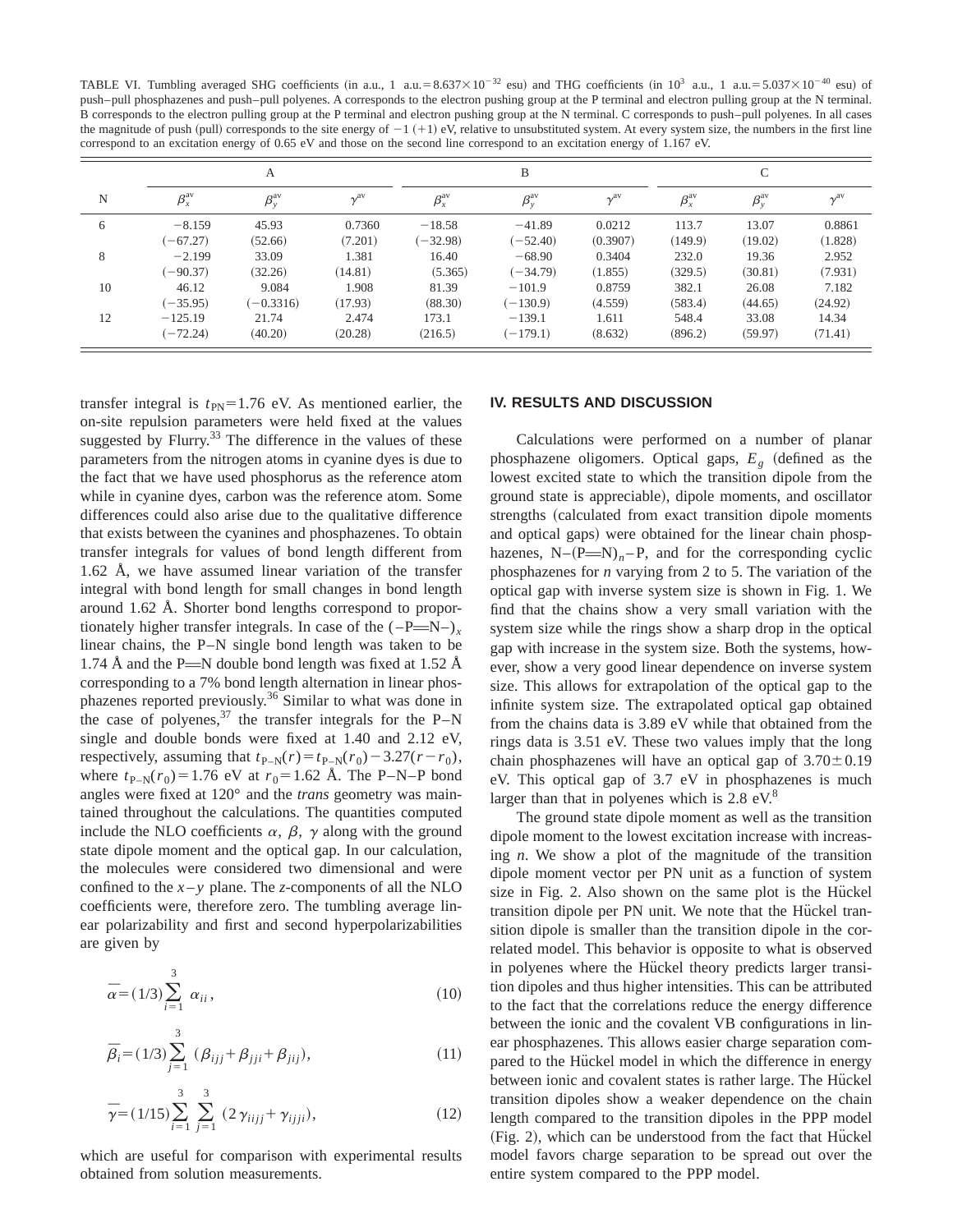We have computed the linear and nonlinear optic response coefficients for the  $(PN)_x$  system and have compared them with those of polyenes and push–pull polyenes (see Tables I and II for the all the components of  $\alpha$ ). We find that the  $\alpha_{ij}$  values for the  $(PN)_x$  and  $(CH)_x$  are comparable in both the unsubstituted and push–pull substituted systems of the same size. The  $\alpha_{ij}$  values for the two systems are also comparable at both the frequencies at which we have computed the polarizability.

The second harmonic generation (SHG) coefficients for the  $(PN)$ <sub>x</sub> systems are very different from those of the  $(CH)$ <sub>x</sub> systems. The SHG coefficients are all zero in the latter, in the absence of any substitution, because of the presence of an inversion center. The inversion symmetry can be broken by introducing push–pull groups. In order to compare the push– pull polyenes with the  $(PN)_x$  system, we have studied the push–pull substituted  $(PN)_x$  systems.

In Tables III, IV, and V, we present the results for all the nonzero  $\beta$  components for the  $(PN)_x$ , push–pull  $(PN)_x$ , and push–pull  $(CH)_{x}$  systems at two frequencies, 0.65 and 1.167 eV, the latter being the fundamental frequency of the Nd-YAG laser at which experimental measurements are normally carried out. We have reported unique  $\beta$  components since the overall permutation symmetry including the Kleinmann symmetry is valid at these frequencies which are away from resonances. We have also reported the corresponding  $\beta$ values from a two level approximation<sup>9,38</sup> in all these systems. The two levels, we consider, are the ground state and the excited state to which the transition dipole moment has the largest value. This criterion is important since in the  $(PN)_x$  systems as well as the push–pull polyenes, the transition to the lowest excited singlet is usually weakly allowed as this excited state is derived from a dipole forbidden covalent state of the corresponding system with electron–hole symmetry. We first note that the  $\beta$  values calculated from the two-level approximation are in poor agreement with the exact values. Even in the context of multiply substituted push– pull polyenes, it was shown earlier<sup>28</sup> that the two-level approximation breaks down completely. In the  $(PN)$ , systems, each component of the ground state dipole moment is larger than the corresponding component of the dipole moment in the excited state that has large transition dipole to the ground state. This necessarily implies that the low-frequency  $\beta$  values are all negative.

The exact  $\beta$  value corresponding to the dominant component  $(\beta_{xxx})$ , on the other hand, is positive at the lower excitation energy of 0.65 eV for all the systems and is negative for small system sizes at the higher excitation energy of 1.167 eV. The low-frequency  $\beta_{xxx}$  values increase superlinearly with system size. The dependence has the form  $\beta_{xxx}$  $\sim N^a$ . It is not possible to find such a dependence at the higher frequency where, depending on the system size, the chain could be on either side of a resonance. Introduction of the push–pull groups in the  $(PN)$ <sub>x</sub> system leads to negative value for  $\beta_{xxx}$  component even at the low excitation frequency of 0.65 eV in the  $(PN)_3$  and  $(PN)_4$  systems, while it becomes positive for the  $(PN)_5$  system. Thus, power law for the system size dependence of  $\beta_{xxx}$  for the push–pull system cannot be obtained. The push–pull polyenes with site energies corresponding to the push and the pull groups of  $\epsilon$  $=$   $\pm$  1.0 eV have much larger first hyperpolarizability responses than the  $(PN)_x$  systems with or without push–pull groups. We also find that the dominant component  $\beta_{xxx}$  has the same sign in the push–pull polyenes for all system sizes at both the excitation frequencies. The power law exponent for the push–pull polyenes at  $0.65$  eV is  $2.33$  (Fig. 3). In case of the  $(PN)$ <sub>x</sub> system, the log–log plot is quite nonlinear. However, taking into account the system sizes corresponding to  $(PN)_4$ ,  $(PN)_5$ , and  $(PN)_6$  we can estimate the power law exponent. We find that in the  $(PN)_x$  system, in the absence of any push–pull group the exponent at the same excitation frequency is 4.58 (Fig. 4). This shows that the  $(PN)$ <sub>*x*</sub> system has a stronger dependence on system size for sizes away from the thermodynamic limit. At the thermodynamic limit, the properties become extensive and we should expect a linear dependence of all these coefficients as a function of system size. We have also shown the dispersion of the  $\beta_{xx}$ component as a function of the excitation frequency in Fig. 5. It is interesting to note that the sign of the coefficient  $\beta_{xxx}$ changes well before the first singularity. This is because, in the  $(PN)$ , system, the sign of all the dipole matrix elements is not the same and the sign of the coefficients cannot be predicted *a priori*. The first singularity occurs at 2.04 eV in the  $(PN)$ <sub>5</sub> system and corresponds to the excited state at 4.08 eV.

The largest component of the THG coefficient of the  $(PN)$ , system is the *xxxx* component and all other components are smaller by over a factor of 5 for the lower excitation frequency  $(0.65 \text{ eV})$  and by a factor of 20 for the higher excitation frequency  $(1.167 \text{ eV})$ . The dominant component increases by a factor of about 5 in going from the low frequency to the high frequency for all system sizes from  $(PN)$ <sub>3</sub> to  $(PN)_6$ . All the components except the *xxxx* component are negative at the low excitation frequency. At the higher excitation frequency, the *yxxx* component also becomes positive. For all system sizes, the  $\gamma_{xxxx}$  values of the  $(PN)_x$  are consistently smaller than the  $\gamma_{xxxx}$  values of the corresponding  $(CH)_x$  systems. At the excitation energy of 0.65 eV, the  $\gamma_{xxxx}$ values of the  $(PN)$ <sub>r</sub> is smaller by a factor of 2 for hexatrienes and a factor of 6 for the dodecahexenes.

The power law exponent for the major component at the two frequencies are 2.61 at 0.65 eV and 2.79 at 1.167 eV (Fig. 6). We can compare these with the values for the polyenes systems which are  $4.04$  and  $5.43$  (Fig. 7) at these frequencies, respectively. This implies that the THG coefficients would be far smaller for  $(PN)$ <sub>x</sub> systems than for the polyene systems of the same size at higher chain lengths. We also show in Fig. 8 the dispersion relation for the largest component  $\gamma_{xxx}$ . Thus, while the  $(PN)_x$  systems have nonzero SHG response, they are not as good as polyenes for THG.

We have also studied push–pull  $(PN)$ <sub>x</sub> systems by introducing an electron pushing group at the terminal P site and an electron pulling group at the terminal N site. The behavior of the dominant components of  $\beta$  in the push–pull systems as a function of size do not show any regular trend. At 0.65 eV excitation frequency, the  $\beta_{xxx}$  component has a negative sign for the  $(PN)_3$ ,  $(PN)_4$ , and  $(PN)_6$  systems but the sign is positive for the  $(PN)_5$  system. Even among the first three oligomers, the magnitude changes nonmonotonically. The